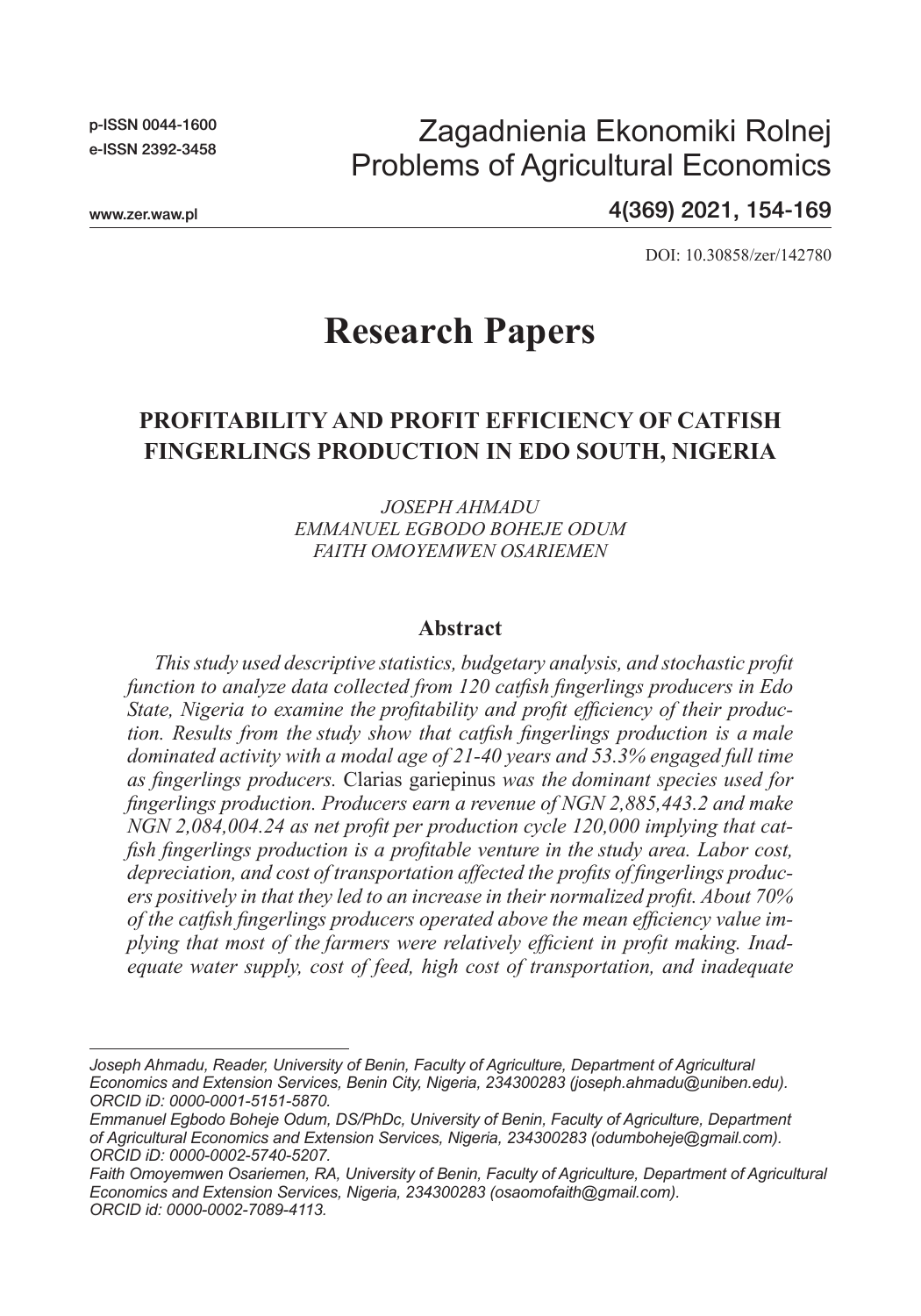*funds were the major constraints faced by the respondents in the study area. Pest and disease outbreaks were not serious constraints. The study therefore recommends that causes of inefficiencies should be considered and treated so as to enhance higher efficiencies by catfish fingerlings producers and to operate at the optimum profit frontier. It is also recommended that solutions should be proffered to constraints to catfish fingerlings production by concerned authorities to make the venture sustainable in meeting with demands all year round.*

**Keywords:** profitability, efficiency, *Clarias gariepinus*, fingerlings, production, Edo South. **JEL codes:** Q1, Q13, D13, O13.

### **Introduction**

Globally, fish farming is considered an important agricultural activity that is capable of ending nutritional deficiencies of the world and contributing to poverty reduction. It meets the food security needs of millions of people in developing countries who will benefit from it as it is a source of relatively inexpensive protein (Kaleem and Abudou-Fadel, 2020). In Nigeria, monoculture which is the conscious rearing of single species at a particular point in time is practiced when the fish involved has good commercial value as with the case of catfish. Fish culture alone is reported to have the potential to supply the Nigeria fish requirement and produce excesses for export generation and foreign exchange (Grema et al., 2015).

Catfishes of the genus *Clarias* (Siluroidei, Claridae) are widespread in tropical Africa and Asia (Sudarto, 2007). *Clarias gariepinus*, popularly known as catfish in Nigeria, is by far the most cultivated. However, they do not normally reproduce spontaneously in ponds. This leads to shortage in seed (reproductive and replacement stock) availability. Induced breeding with production systems and hatchery management techniques that make catfish seed of good quality readily available to all farmers have been established in most African countries (Pouomogne, 2008). Nigeria contributes more than 67% of the total global production of catfish fingerlings, followed by Uganda, Cuba, Sudan, Hungary, the Netherlands, Benin, and Brazil (FAO, 2019) and is the largest producer of catfish in Africa and the world and the second-largest aquaculture producer in Africa after Egypt (Dauda, Natrah, Karim, Kamarudin, Bichi, 2018).

Asa and Obinaju (2014) confirmed that Nigerian fish farmers focus on catfish species such as *Clarias gariepinus*, *Heterobranchus bidorsalis* and *Heteroclarias claridae* because they adapt well to culture environment, can be retailed live and they attract premium price. Catfish production is perceived as a viable investment by investors as it provides cheap and quality protein, creates employment opportunity, as well as constitutes an important element in the social stability and progress of the people in Nigeria. All these aspects indicate that catfish production can go a long way in the attainment of the millennium development goals (Adelakun et al., 2015). Similarly, Emokaro et al., (2010) asserted that catfish production serves as a source of income, reduces the rate of unemployment in the economy, increases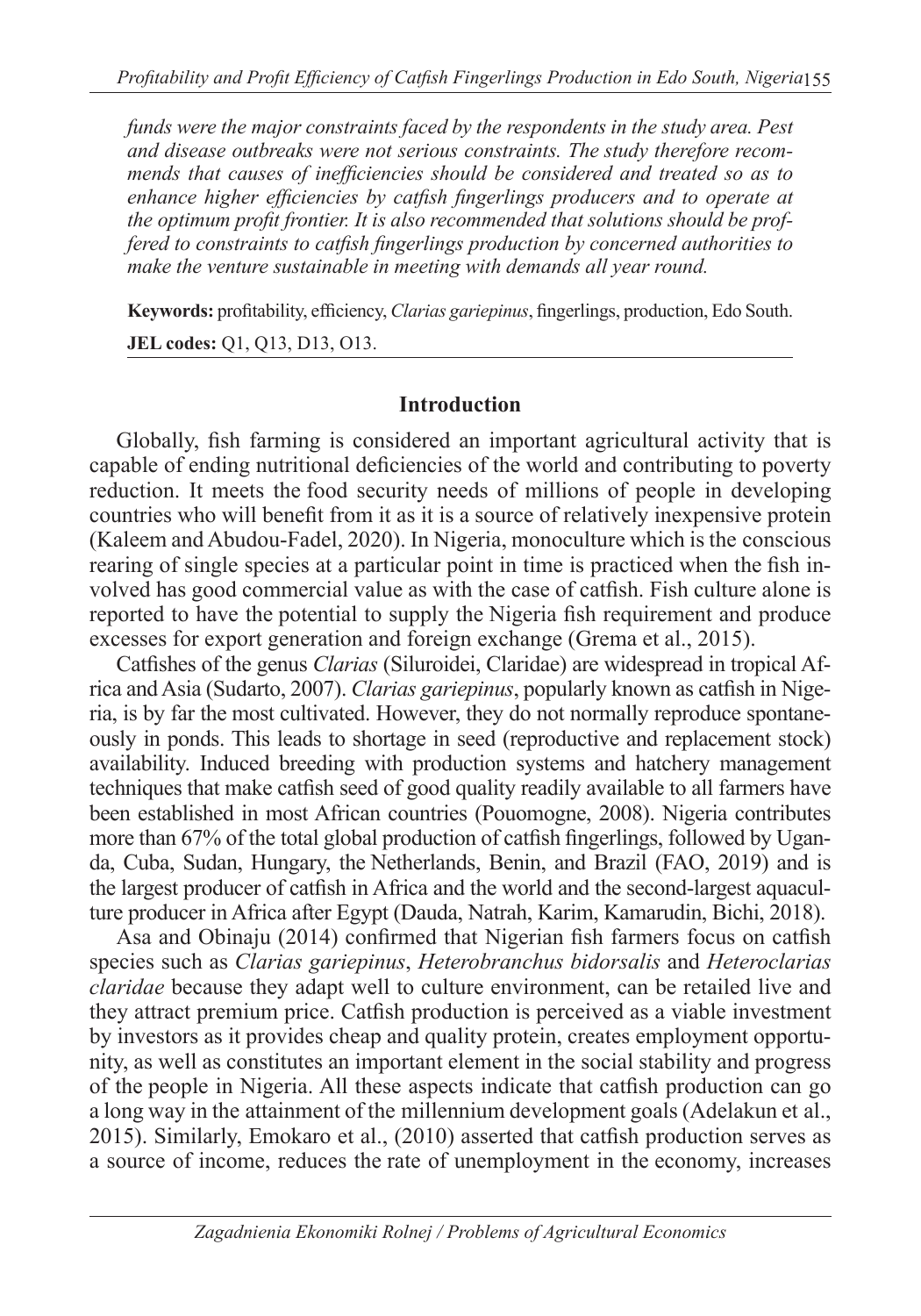the gross domestic product (GDP), could be sold live in the market, and has a market value two to three times that of tilapia. Kudi et al. (2008) show that fish production in Kaduna State, Nigeria was profitable after realizing a net income of NGN 5,282, 393.85 from 9,637 fishes sold at NGN 624.92 per 1.12 kg table fish size. Aquaculture has, therefore, become an important alternative to increase domestic fish production in Nigeria and, globally, it has been projected to overtake the capture fisheries in the near future (OECD/FAO, 2019). In Nigeria, the prominence of aquaculture as fish food source has kept growing over time while supply from capture fisheries is dwindling owing to undue fishing pressure and climate change among other factors (Olanrewaju, Kareem and Ajani, 2016).

The fish farming as an industry is faced with a lot of constraints which include inadequate supply of fishing inputs (fingerlings and feed), rising cost of trawling operation, insufficient production of fingerlings of cultivable fish species, lack of sufficient least cost-effective feed for fish culture among others (Oluwatayo and Adedeji, 2019; Olagunju, 2020). Nwuba and Aguigwo (2002) and Abayomi et al. (2010) stated that a prerequisite for a successful catfish enterprise is the regular availability and supply of fish seeds (fingerlings) of commercially important species and that fingerlings production through artificial propagation remains the only practicable means of producing enough quality fish seed. Scarcity of and/or shortfall in the supply of fingerlings, unavailability of fish feed, good market prices, land and water availability, diseases, law and supporting policies by concerned authorities are challenges to aquaculture production (Ansa, 2014; Olajide and Omonona, 2019; Adeleke et al., 2021).

Despite the economic, nutritional, and health benefits of fish to a man, the development of induced breeding with production systems and hatchery management techniques to sustain catfish production in the form of making catfish seed of good quality available to interested farmers (Pouomogne, 2008), the demand for fish has not been met (Emokaro et al., 2010). There have been reports of increasing withdrawal of farmers from fish farming in favor of other agricultural ventures. Some of the reasons attributed to this include poor quality of fish feed and seed and reduced profitability of fish farming (PIND, 2017; Digun-Aweto and Oladele, 2017). In Edo State, Nigeria, there seem to be attempts by some farmers who chose the specialty of catfish fingerlings production in the aquaculture value chain in a bid to have the farmers provided with fingerlings for sustained production all year round. Therefore, this study examined the socioeconomic characteristics of catfish fingerlings farmers, estimated the profitability and the profit efficiency of catfish fingerlings production, and identified the constraints to catfish fingerlings production in the Edo South agro-ecological zone of Edo State, Nigeria.

### **Materials and methods**

Edo State, Nigeria lies roughly between longitude 05° 04' and 06° 43' east of the prime meridian and latitudes 05° 44' and 07° 34' north of the equator (Oladipupo, Egbenayabuwa and Sede, 2014). It shares boundaries with Delta State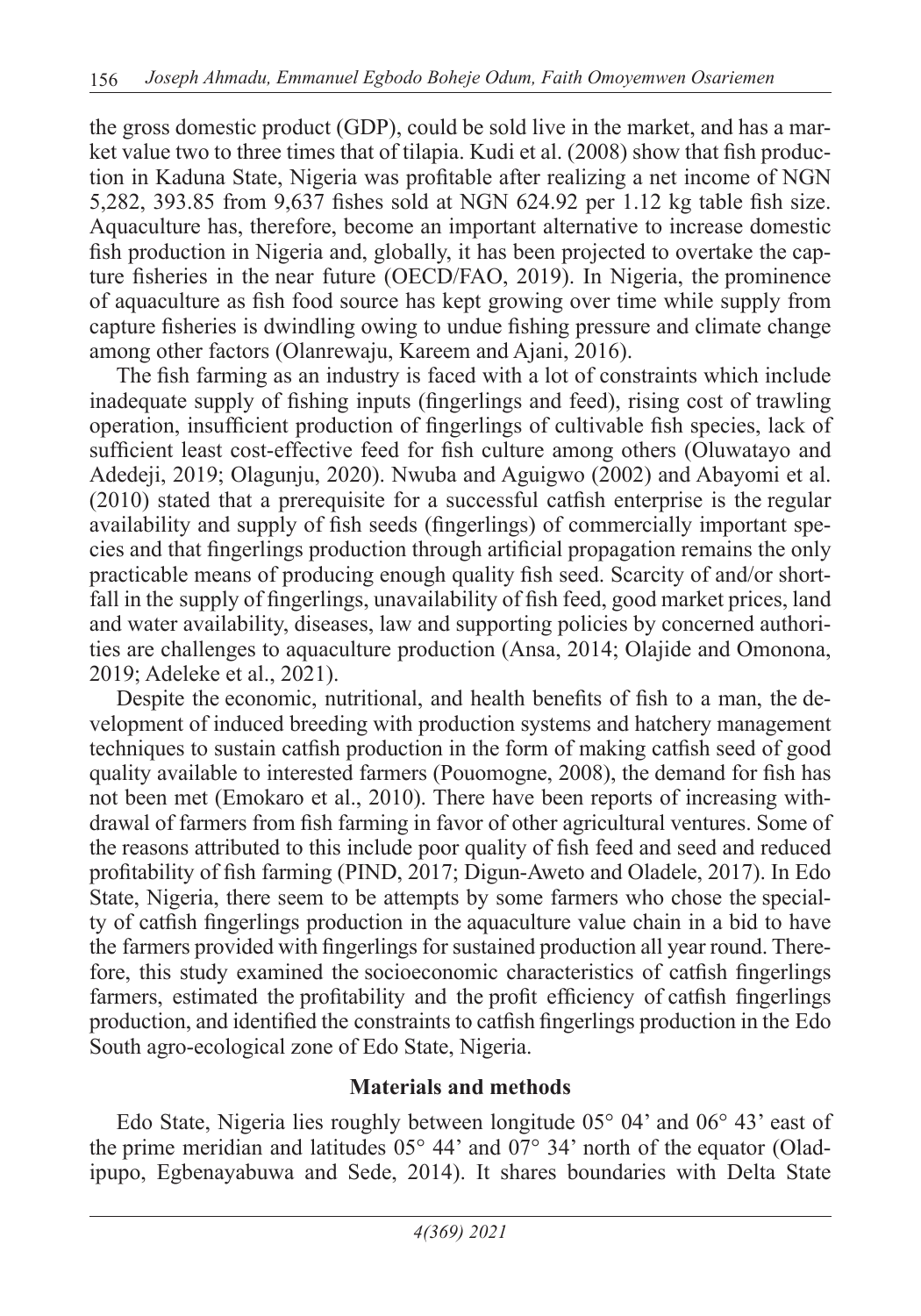in the south, Ondo State in the west, Kogi and Anambra States in the east (Ahmadu and Emokaro, 2012). The state has a land area of about  $19,794 \text{ km}^2$  and a population size of about 4,539,651 (Ebomwonyi, Omorogie, Noutcha, Abajue i Okiwelu, 2019). The main ethnic groups in the state are the Edos, Esans, Afemais, Owans, and Akoko-Edos. Edo State is divided into three agro-ecological zones (based on Edo State Agricultural Development Project – ADP Delineation), comprising Edo South, Edo Central, and Edo North agro-ecological zones. Edo South is made up of seven local government areas (LGAs). Edo Central has five LGAs, and Edo North has six LGAs making a total of 18 LGAs in Edo State. The seven LGAs in Edo South include: Egor, Ikpoba-okha, Oredo, Orionmwon, Ovia North-East, Ovia South-West, and Uhumwonde LGAs with their capital located in Uselu, Idogbo, Benin City, Abudu, Okada, Iguobazua, and Ehor, respectively. Edo State is characterized by a tropical climate, which ranges from humid to sub-humid at different times in the year. The three distinct vegetations identified in the state are the mangrove forest, freshwater swamp, and savannah vegetations. The mean annual rainfall in the northern part of the state is between 127-152 cm while the southern part of the state receives about 252-254 cm of rainfall annually, with average ranging from a minimum of 24°C to a maximum of about 33°C (Erhabor and Emokaro, 2007). The study area, Edo South agro-ecological zone has a land mass of about 10,900 km<sup>2</sup> , a provisional population of about 1,719,725 (Ebomwonyi i in., 2019). It lies in the tropical rainforest belt between latitude 5.49°N-6.50°N and longitude 5.00°E-6.10°E (Osawaru and Daniel-Ogbe, 2012). The major occupation of the inhabitants of the study area aside the civil service is agriculture. Agricultural practices carried out in the area include arable and tree crops production, fishing, snailery, aquaculture, poultry and livestock rearing (Ahmadu and Ojogho, 2012). The study population consists of all catfish fingerlings producers in Edo South agro-ecological zone, Edo State, Nigeria. Edo South was purposively selected, because catfish farming business is prominent in this area.

Using structured questionnaires, 120 respondents was sampled based on a three stage sampling procedure adopted for the study. The first stage involved the selection of the three LGAs (Oredo, Ovia North East, and Egor) from the study area. The second stage involved the purposive selections of four communities from each of the LGAs selected while the third stage involved the random sampling of 10 farmers (10 farmers selected from four communities each producing catfish fingerling, which makes 40 farmers in a LGA. When this selection is replicated in the second and third LGAs, they make 120 respondents) producing catfish fingerlings in the selected communities. Descriptive statistics and inferential analytical tools were used to analyze data collected for this study. Descriptive statistics of frequency tables, percentage, and mean were used to examine the socio-economic characteristics of the respondents. Budgetary analysis was used to determine the profitability of the catfish production. Stochastic profit function was used to examine the profit efficiency of the catfish fingerlings production while Likert scale was used to profile the constraints to catfish fingerlings production in the area.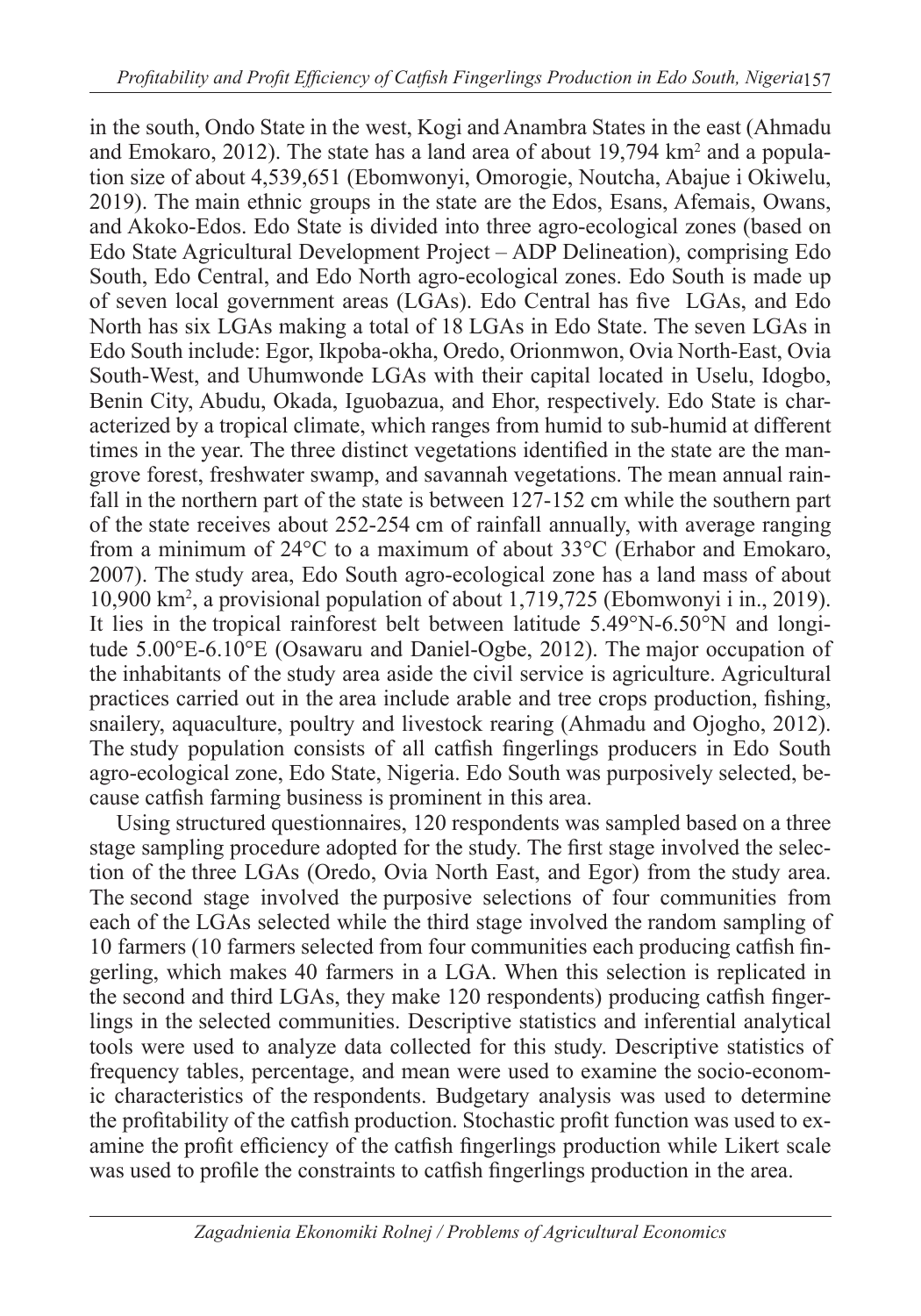Budgetary analysis employs the gross margin (GM) and net profit (NP) analysis as adapted from Omotesho et al., (2012) and Obalola, Agboola, and Odum (2017). The gross margin (GM) is defined as:

$$
GM = TR - TVC \tag{1}
$$

where:

 $TR = total$  revenue from fingerlings production (NGN)  $TVC = total variable cost (NGN)$ 

Net profit is expressed as:

$$
NP = TR - TC \tag{2}
$$

where:  $TC = total cost$ and  $TC = TFC + TVC$ where TFC = total Fixed Cost

The function of the stochastic profit frontier was used to determine the profit efficiency by testing the adequacy of the Cobb-Douglas (highly restrictive) by fitting it the less restrictive model.

The frontier model was adapted from Ugwumba and Chukwuji (2010); Tsue, Lawal, and Ayuba (2012); Ume et al. (2021), and is defined as follows:

$$
\gamma_i = \beta_0 + \sum_i^8 = {}_1\beta_i X_i + V_i - U_i
$$
\n(1)

$$
\gamma_{i} = \beta_{0} + \Sigma_{i}^{8} = 1\beta iXi + \Sigma_{i}^{4} = 1 \Sigma_{i}^{4} = \beta ijXXji + V_{i} - U_{i}
$$
 (2)

$$
\mu i = \Box_0 + \Sigma^0_{\mathbf{d}} = 1_{\mathbf{d}} \Box_{\mathbf{d}} Z_{\mathbf{d}} + \mathbf{e}_i \tag{3}
$$

where:

$$
\gamma_i
$$
 = Y = normalized profit (NGN)

- $X_1$  = cost of seed (NGN)
- $X_2$  = fertilizer cost (NGN)
- $X_3$  = labor cost (NGN)
- $X_4$  = transport cost (NGN)
- $X_5$  = cost of feed (NGN)
- $X_6$  = cost of medication (NGN)
- $X_7$  = cost of electricity (NGN)
- $X_8$  = depreciation (NGN)
- $\hat{e}$  = stochastic error term
- $V_i$  = statistical distribution term
- $U_i$  = farmers' specific characteristic related to production inefficiency.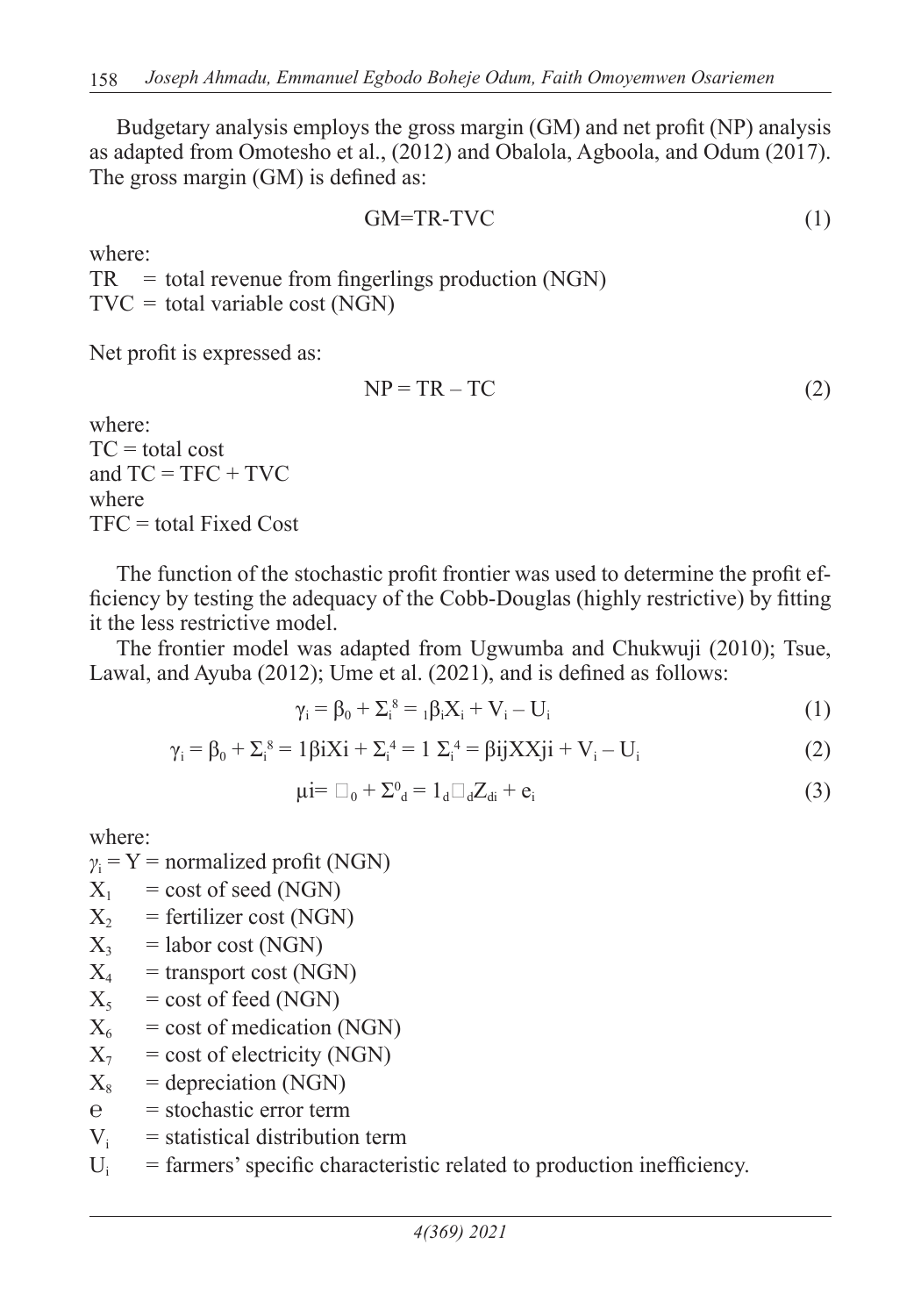The explicit functional form of the stochastic profit function for the catfish fingerlings farmers in the study area is therefore specified as follows:

$$
\gamma_i = Y = \beta_0 + \beta_1 X_1 + \beta_2 X_2 + \beta_3 X_3 + \beta_4 X_4 + \beta_5 X_5 + \beta_6 X_6 + \beta_7 X_7 + \beta_8 X_8 + V_i - U_i \quad (4)
$$

where:

 $\beta_1 - \beta_8$  = coefficients to be estimated.

All other variables are defined as earlier.

As for the Likert scale method, a 5-point scale was adapted for elucidated responses which are grouped as:

very serious  $(VS) = 5$ serious  $(S) = 4$ moderately serious  $(MS) = 3^*$ least serious  $(LS) = 2$ not serious  $(NS) = 1$ 

\* Cut off mean = 3

#### **Results**

### *Socio-economic characteristics of respondents*

The socio-economic characteristics of respondents are presented in Table 1. From the presentation, catfish fingerling production is a male dominated activity. The modal age of respondents was between 21-40 years implying that producers of catfish fingerlings in the area are relatively young and in their productive years. About 45.8% were married with a modal household size of about 3-5 persons. This modal size is relatively small and will lead to shortage of household labor and increase cost for hired labor. About 87.5% had one form of education, 56.7% declared agriculture as their main occupation, and 43.3% engage in trading as their primary occupation. Of the 56.7% of respondents who had agriculture as their primary occupation, 53.3% were engaged full time as producers of catfish fingerlings with about 95.8% having 1-14 years of experience.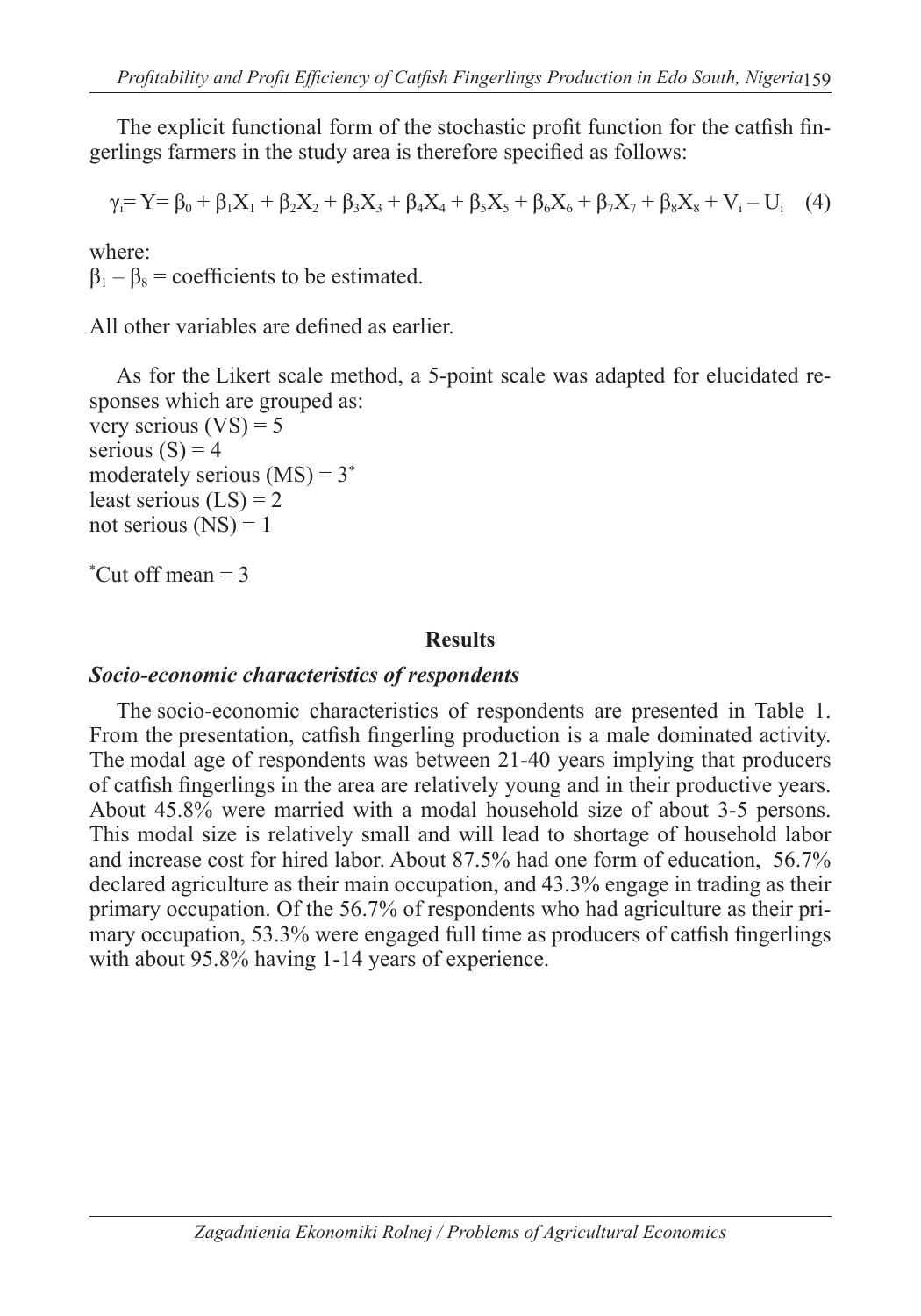| <b>Variable</b>                                           | Frequency $(=120)$ | Percentage (%) |
|-----------------------------------------------------------|--------------------|----------------|
| Gender                                                    |                    |                |
| Female                                                    | 45                 | 37.5           |
| Male                                                      | 75                 | 62.5           |
| Age (years)                                               |                    |                |
| $\leq$ 20                                                 | 15                 | 12.5           |
| $21 - 40$                                                 | 55                 | 45.8           |
| $41 - 60$                                                 | 35                 | 29.2           |
| $\geq 60$                                                 | 15                 | 15.5           |
| <b>Marital status</b>                                     |                    |                |
| Married                                                   | 55                 | 45.8           |
| Single                                                    | 35                 | 29.2           |
| Widowed/Separated/Divorced                                | 30                 | 25             |
| <b>Household size</b>                                     |                    |                |
| $\leq$ 3                                                  | 30                 | 25             |
| $3 - 5$                                                   | 40                 | 33.3           |
| $6 - 8$                                                   | 30                 | 25             |
| $\geq 8$                                                  | 20                 | 16.7           |
| <b>Educational qualification</b>                          |                    |                |
| No formal qualification                                   | 15                 | 12.5           |
| Primary education                                         | 15                 | 12.5           |
| Secondary education                                       | 45                 | 37.5           |
| <b>Tertiary Education</b>                                 | 45                 | 37.5           |
| Occupation                                                |                    |                |
| Farming                                                   | 68                 | 56.7           |
| Trading                                                   | 52                 | 43.3           |
| <b>Nature of fish farming</b>                             |                    |                |
| Full-time                                                 | 56                 | 46.7           |
| Part-time                                                 | 64                 | 53.3           |
| Number of years in the fingerlings<br>production business |                    |                |
| $\leq 5$                                                  | 45                 | 37.5           |
| $6 - 10$                                                  | 60                 | 50.0           |
| $10 - 14$                                                 | 10                 | 8.3            |
| $\geq$ 15                                                 | 5                  | 4.2            |

#### *Socio-economic characteristics of respondents*

Table 1

Source: authors' field survey, 2016.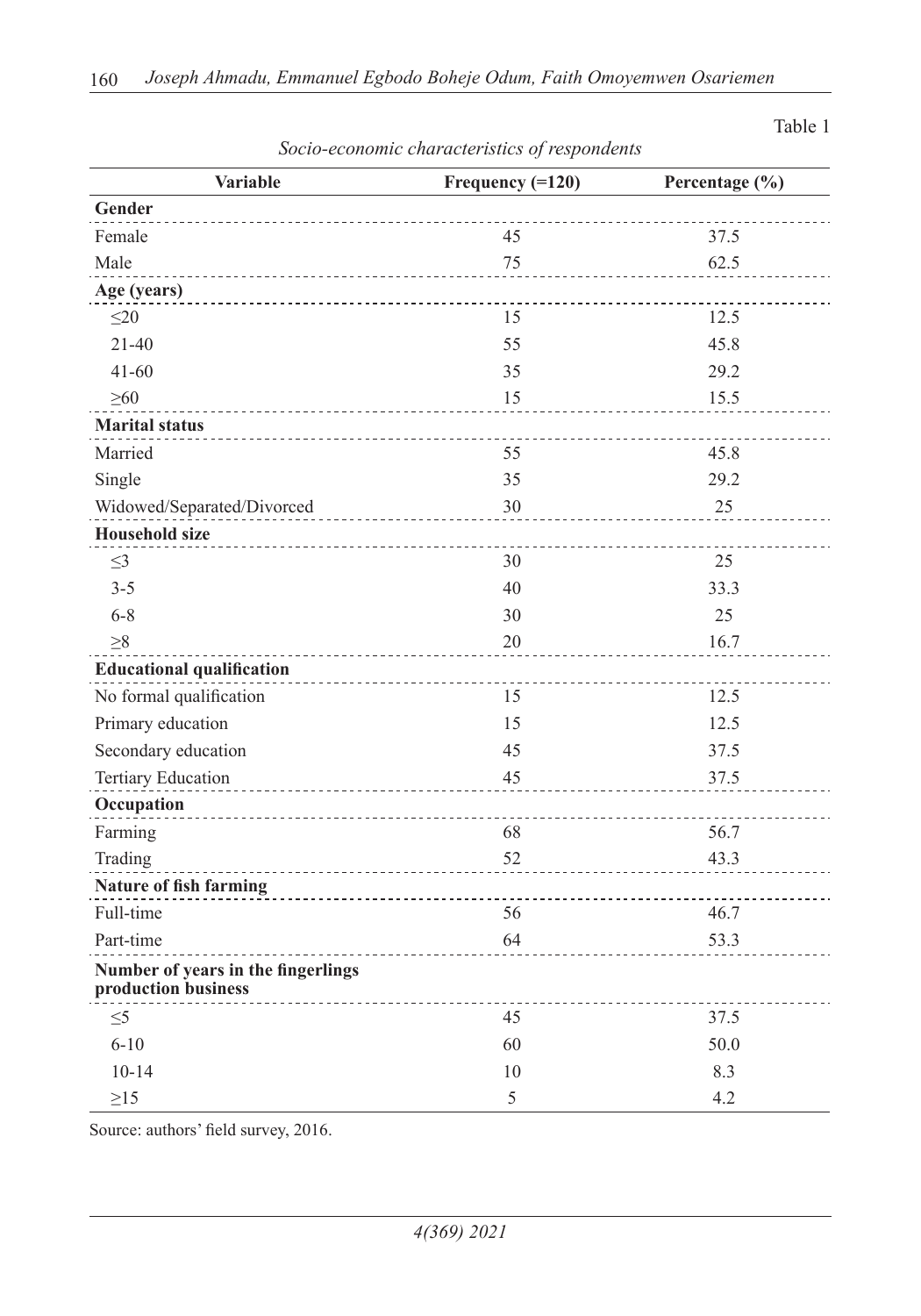## *Information on catfish fingerlings production*

Necessary information about fingerlings production is presented in Table 2. Presented results show that *Clarias gariepinus* was the dominant species of catfish used for fingerlings production. 58.3% purchased/constructed their own ponds for their production, 29.2% inherited theirs, while 4.2% had theirs donated as gift after undergoing some training for their activity. Their main source of finance was from their personal savings over time and 50% of respondents bought their feeds and medication from the open markets. 60% of labor used was hired. This has a potential of increasing cost of labor and reducing farm profit. The modal class for number of cycles of fingerlings produced annually was two principally because fingerlings producers were also into raising and marketing of table size fishes hence they need some time out to take care of their brooding stock. Tarpaulin ponds, plastic tanks, and concrete ponds scored 40.8%, 35%, and 24.2%, respectively, as the pond types used for catfish fingerlings production in the area.

| <b>Variable</b>                                | <b>Frequency</b> | Percentage $(\% )$ |
|------------------------------------------------|------------------|--------------------|
| Species of catfish produced                    |                  |                    |
| Heterobranchus bidorsalis                      | 36               | 30.0               |
| Clarias gariepinus                             | 64               | 53.3               |
| Hybrid<br>------------------------------------ | 20               | 16.7               |
| Ownership of pond                              |                  |                    |
| Inherited                                      | 35               | 29.2               |
| Purchased/constructed                          | 70               | 58.3               |
| Rent                                           | 10               | 8.3                |
| Donated as a gift                              | 5                | 4.2                |
| <b>Source of finance</b>                       |                  |                    |
| Credit                                         | 9                | 9.0                |
| Personal savings                               | 88               | 88.0               |
| Grants                                         | 3                | 3.0                |
| <b>Source of feed</b>                          |                  |                    |
| Open market                                    | 60               | 50.0               |
| Agricultural Development Project Zone Office   | 33               | 27.5               |
| Formulated feed                                | 27               | 22.5               |
| <b>Source of medication</b>                    |                  |                    |
| Veterinary shop                                | 39               | 32.5               |
| Agricultural Development Project Zone Office   | 21               | 17.5               |
| Open market                                    | 60               | 50.0               |
| <b>Source of labor</b>                         |                  |                    |
| Hired labor                                    | 72               | 60.0               |
| Family labor                                   | 48               | 40.0               |

*Production information*

Table 2

*Zagadnienia Ekonomiki Rolnej / Problems of Agricultural Economics*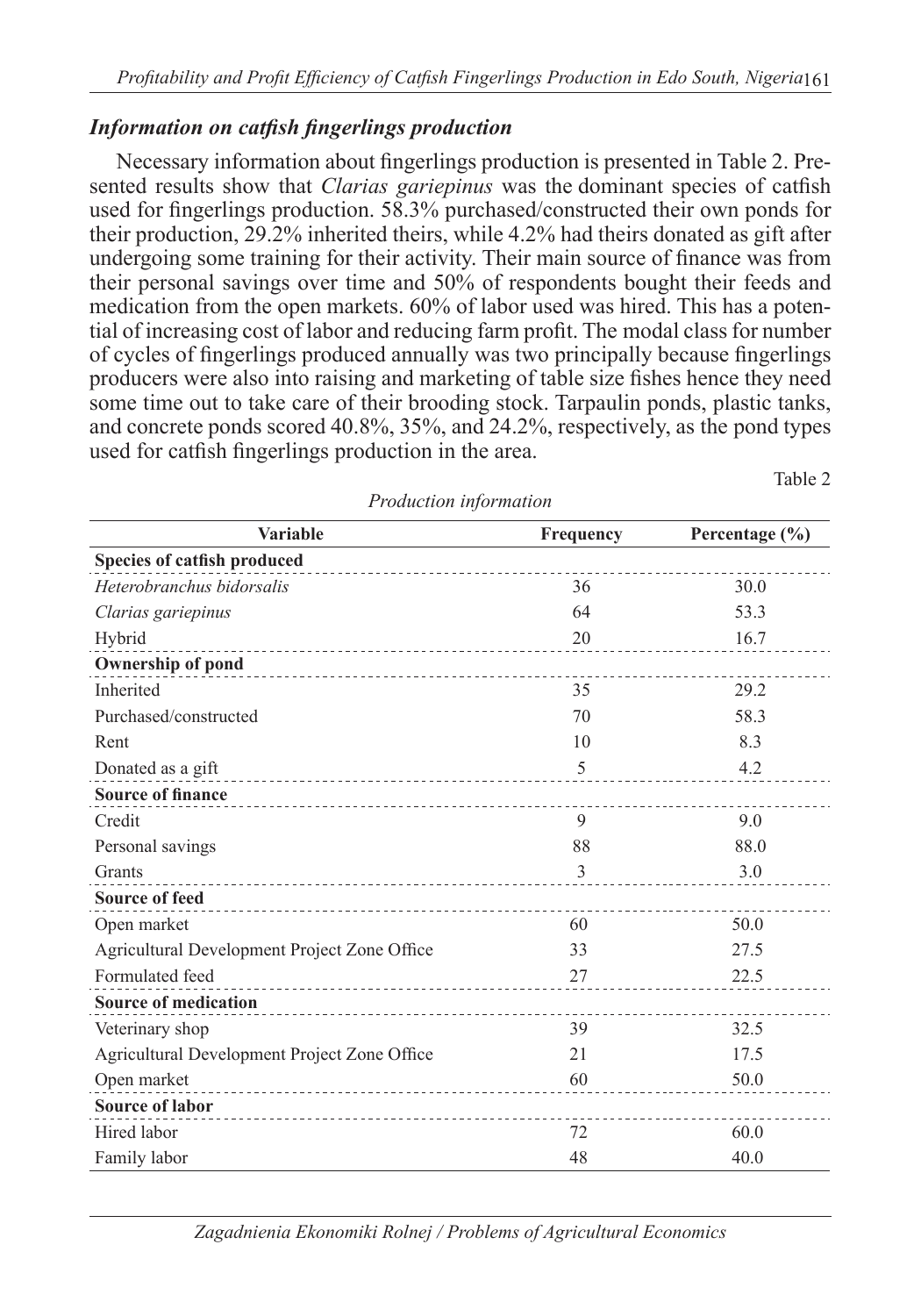|                                             |    | cont. Table 2 |
|---------------------------------------------|----|---------------|
| No. of annual production cycles carried out |    |               |
|                                             | 10 | 8.3           |
|                                             | 40 | 33.3          |
| 3                                           | 35 | 29.2          |
| 4                                           | 15 | 12.5          |
| 5                                           | 20 | 16.7          |
| <b>Rearing facilities used</b>              |    |               |
| Concrete pond                               | 29 | 24.2          |
| Plastic tank                                | 42 | 35            |
| Tarpaulin pond                              | 49 | 40.8          |

Source: field survey, 2016.

### *Costs and return of catfish fingerlings production*

Table 3 shows costs and returns to catfish fingerlings production in a cycle by a producer in Edo South, Edo State, Nigeria (Table 3 is the summary of average return for one farmer out of the sampled 120 farmers).

Table 3

| Cost and return of catfish fingerlings production per size of pond 28 m x 24 m (672 m <sup>2</sup> ) |  |  |  |  |
|------------------------------------------------------------------------------------------------------|--|--|--|--|
|------------------------------------------------------------------------------------------------------|--|--|--|--|

| <b>Items</b>                          | Average value/ production cycle (NGN) |
|---------------------------------------|---------------------------------------|
| Variable cost                         |                                       |
| Breeding stock                        | 454, 342. 5                           |
| Feed                                  | 53,994                                |
| Fertilizer                            | 18,275                                |
| Medications                           | 4,020.75                              |
| Water                                 | 11,343.75                             |
| Petrol (fuel)                         | 44,138.5                              |
| Transportation                        | 12,632.75                             |
| Repairs/services                      | 9,858                                 |
| Family labor                          | 16,316                                |
| Hired labor                           | 31,833.25                             |
| Total variable cost (TVC)             | 656,754.5                             |
| <b>Fixed farm cost (depreciation)</b> |                                       |
| Pond                                  | 36,894.2                              |
| Pumping machine                       | 25,027.63                             |
| PH meter                              | 3,668.13                              |
| Secchi disc                           | 3,359.25                              |
| <b>Nets</b>                           | 4,200                                 |
| Aerator                               | 14,246.75                             |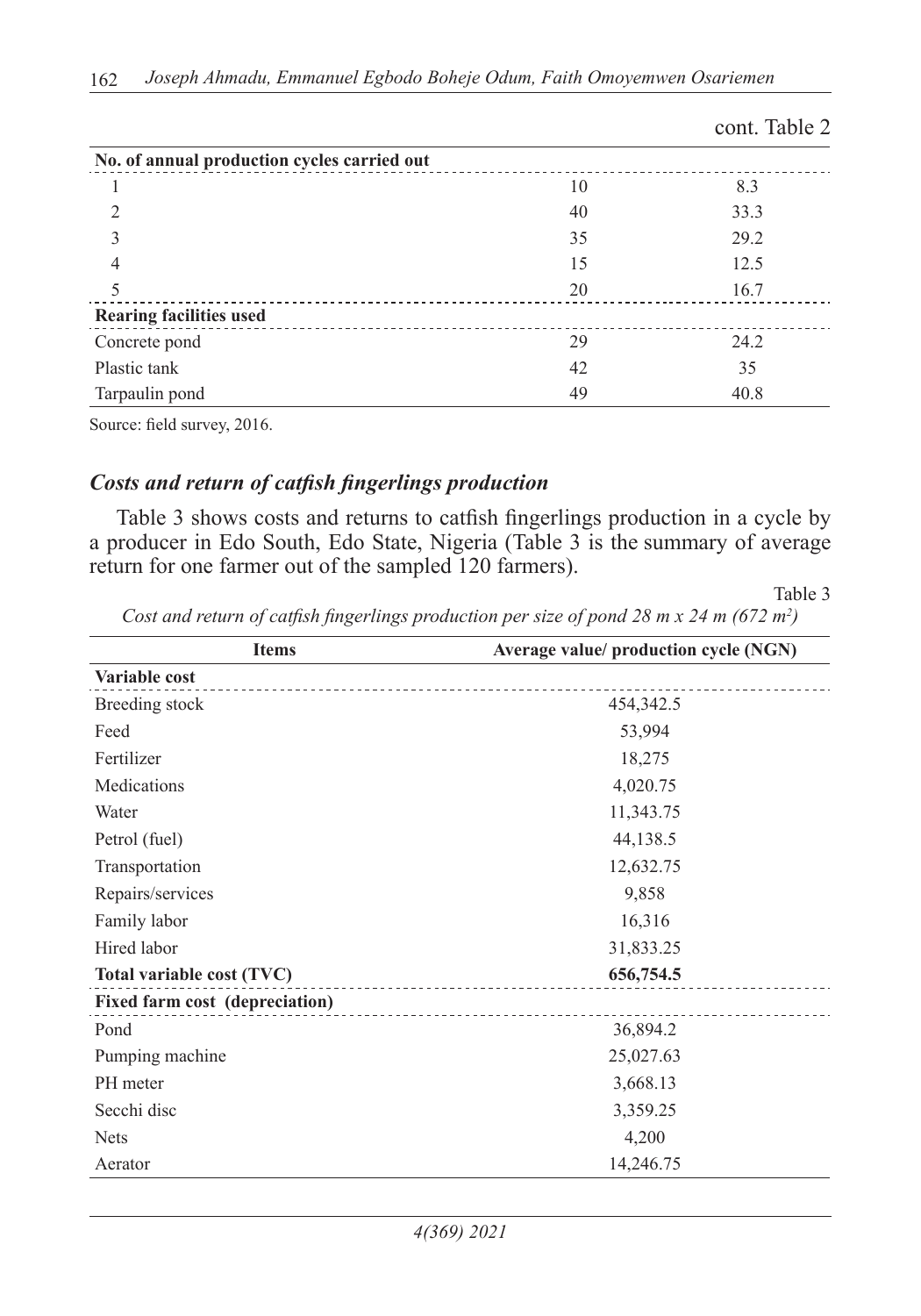$c \neq 1$ 

|                                            | cont. Table 3 |
|--------------------------------------------|---------------|
| Drainage device                            | 10,786.75     |
| Bowls                                      | 1,620.25      |
| Electricity                                | 21,940.25     |
| Catfish fries purchases                    | 22,941.25     |
| <b>Total depreciation/Total fixed cost</b> | 144,684.46    |
| <b>Total cost</b>                          | 801,438.96    |
| Revenue for 120,000 fingerling             | 2,885,443.2   |
| Gross margin                               | 2,228,688.7   |
| <b>Profit</b>                              | 2,084,004.24  |

Source: field survey, 2016.

From the results presented in Table 3, on the average, a catfish fingerlings producer incurs NGN 656,754.5 as their TVC and 144,684.46 as their TFC/depreciation per 120,000 fingerlings. The producer earns a revenue of 2,885,443.2. Consequently, the fingerlings producer makes 2,228,688.7 as their gross margin and 2,084,004.24 as net profit per production cycle. It is inferred that catfish fingerlings production is a profitable venture in the study area.

#### *Profit efficiency estimation*

Maximum likelihood estimate (MLE) of stochastic profit frontier of catfish fingerlings production is presented in Table 4. The result show that the co-efficient of labor cost (2.4455) among other estimated parameters of the normalized profit based on the assumption of competitive input and output market was positive except fixed cost (depreciation) and cost of transportation that was negative but all significant at 5% level of probability. Cost of labor was positive implying that a unit increase in the prices of labor cost would lead to increase in the normalized profit of catfish fingerlings production in the study area and this is in contrast with apriori expectation but in agreement with Zeynep (2009) who opined that the increase in profitability is due to conformance to and insistence on quality of a particular process for which complete value for cost of labor is gained and sufficiently subsumed in the profit such that profit is not significantly affected. Fixed cost (depreciation) and cost of transportation were negative implying that a unit decrease in fixed cost (depreciation) and cost of transportation would lead to an increase in the normalized profit of catfish fingerlings production in the study area and this is according to apriori expectation. Additionally, the estimated sigma square  $(\delta^2)$  of 5.7212 was positive and significant at 5%, indicating a goodness of fit of the model while the estimated gamma of 0.3328 was also positive and significant at 5%, indicating that about 33.3% of the variation in the profit among the catfish fingerlings farmers were due to differences in pond size and practices rather than random variability.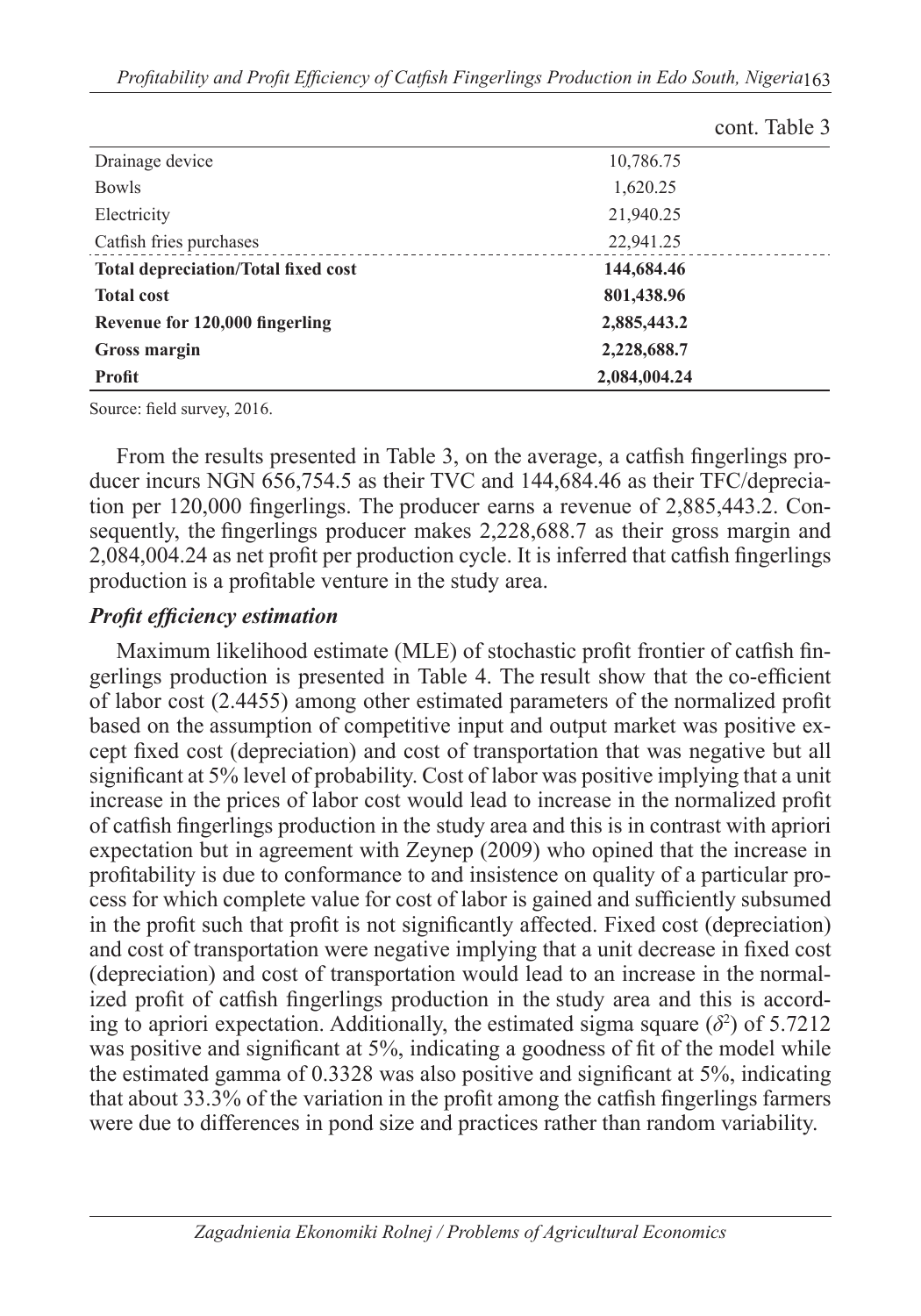| of the carpon physicials production |             |                        |  |
|-------------------------------------|-------------|------------------------|--|
|                                     | Coefficient | t-ratio                |  |
| Constant                            | 11.9790     | 13.1127 <sup>a</sup>   |  |
| Labor cost                          | 0.1924      | $2.4455^a$             |  |
| Fertilizer cost                     | 0.0245      | 0.3555                 |  |
| Depreciation                        | $-0.1298$   | $-5.7873$ <sup>a</sup> |  |
| Cost of medication                  | $-0.0422$   | $-0.8945$              |  |
| Cost of seed                        | $-0.0093$   | $-0.1753$              |  |
| Transport cost                      | $-0.0478$   | $-2.9777$ <sup>a</sup> |  |
| Cost of electricity                 | $-1.1921$   | $-0.7249$              |  |
| Cost of feed                        | 1.6961      | 1.0176                 |  |
| Sigma-squared                       | 5.7212      | 9.3091 <sup>a</sup>    |  |
| Gamma                               | 0.3328      | 3.3387 <sup>a</sup>    |  |

*The maximum likelihood estimates (MLE) of profit efficiency of the catfish fingerlings production*

a Significant at 5%

Source: field survey, 2016.

#### *A. Profit efficiency range of catfish fingerlings production*

The profit efficiency of catfish fingerlings farmers presented in Table 5 ranges from 0.2 to 1.0 with a mean efficiency value of 0.57. Therefore, an efficiency gap of 0.43 exists, indicating that catfish fingerlings producers were operating on a profit efficiency of 43% below the frontier. However about 70% of the catfish fingerlings producers were operating at a profit efficiency above the mean value which implied that most of the farmers were relatively efficient in profit making in the catfish fingerlings production business. The result further indicates that causes of inefficiencies should be considered and treated so as to enhance higher efficiencies by catfish fingerlings producers and hence operate at the optimum profit frontier.

|--|

| Distribution of efficiency range |                  |            |  |
|----------------------------------|------------------|------------|--|
| Range                            | <b>Frequency</b> | Percentage |  |
| $\leq 0.2$                       | 8                | 8          |  |
| $0.2 - 0.3$                      | 12               | 12         |  |
| $0.4 - 0.5$                      | 10               | 10         |  |
| $0.6 - 0.7$                      | 30               | 30         |  |
| $0.8 - 1.0$                      | 40               | 40         |  |
| Total                            | 100              | 100        |  |
| Mean efficiency = $0.57$         |                  |            |  |

*Distribution of efficiency range*

Source: field survey, 2016.

Table 4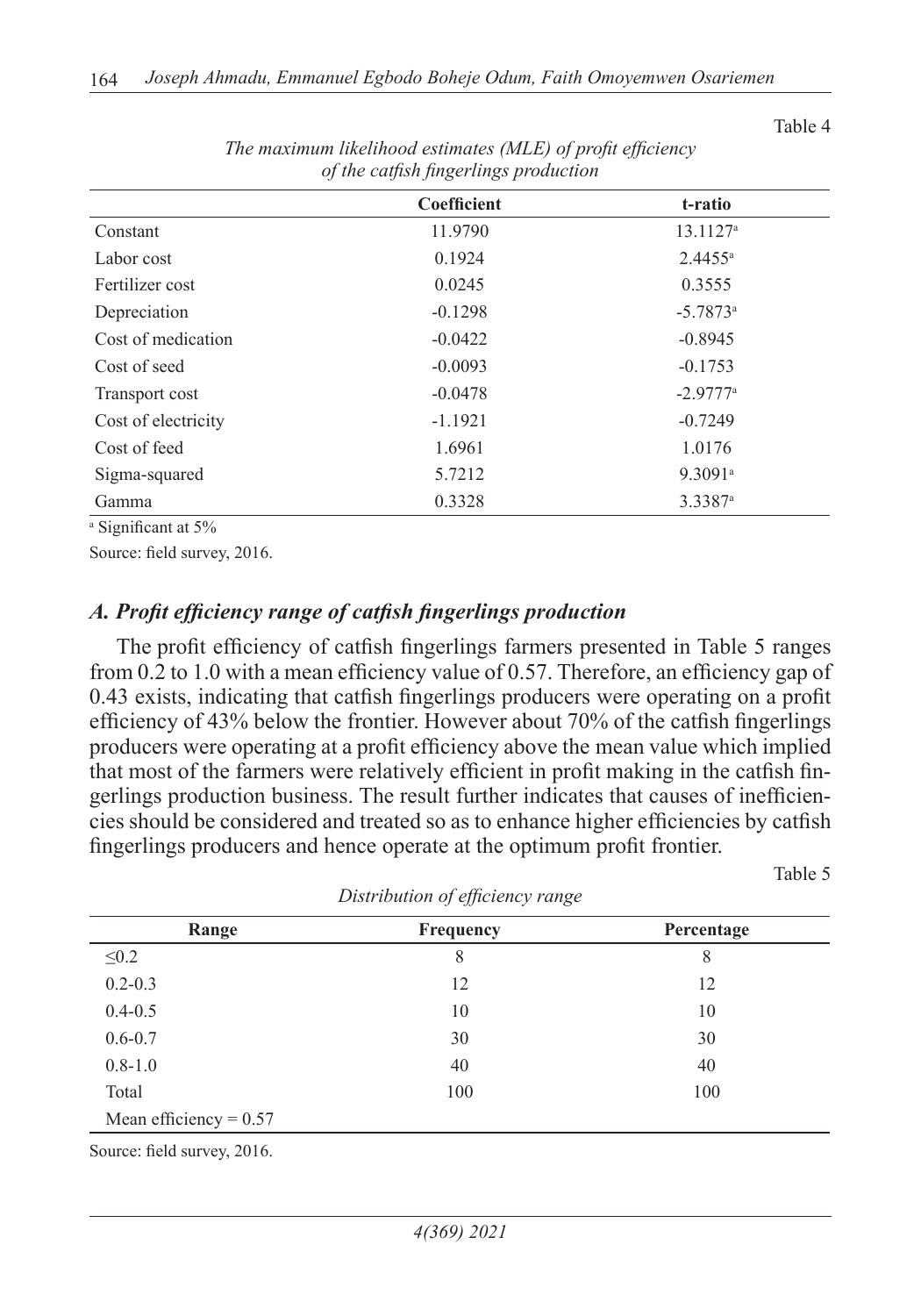#### *B. Production constraints*

The constraints faced by respondents are presented in Table 6. Any constraint having a mean above 3.0 is serious and poses a threat to catfish fingerlings production in the study area. Inadequate water supply (mean  $= 3.48$ ), high cost of feed (mean  $= 3.46$ ), high cost of transportation (mean  $= 3.25$ ), and inadequate funds  $(mean = 3.21)$  in descending order rank as the major constraints faced by the respondents in the study area. Other constraints like pest and disease outbreak (mean  $= 2.78$ ) are considered not to be a serious constraint faced by the catfish fingerlings farmers in the study area possibly because they have a solution to them due to practice overtime.

Table 6

| Constraints                 | Mean                  | Standard deviation |
|-----------------------------|-----------------------|--------------------|
| Inadequate water supply     | $3.4825$ <sup>a</sup> | 1.1027             |
| High cost of feed           | $3.4575$ <sup>a</sup> | 0.8551             |
| Inadequate funds            | $3.2125^a$            | 1.0801             |
| High cost of transportation | 3.2500a               | 1.0952             |
| Pest and disease outbreak   | 2.7775                | 1.2107             |

#### *Production constraints faced by respondents*

a Serious constraints (mean > 3.0)

Source: field survey, 2016.

#### **Conclusions**

Conclusively, catfish fingerlings production is a male dominated enterprise whose actors are relatively young with a modal age of 21-40 years, were predominantly married with 87.5% having one form of education or the other. About 56.7% of respondents took to catfish fingerlings production fulltime. *Clarias gariepinus*  was the major type of catfish used for fingerling production and its production is done using different pond systems. Catfish fingerlings producer incurs NGN 656,754.5 as his TVC and 144,684.46 as his TFC/depreciation per 120,000 fingerlings. The producer earns a revenue of NGN 2,885, 443.2 makes NGN 2,228,688.7 as his gross margin and NGN 2,084, 004.24 as net profit per production cycle implying that catfish fingerlings production is a profitable venture in the study area. Labor cost, depreciation, and cost of transportation affected profit of fingerlings producers positively in that they led to increase in their normalized profit in their activity of catfish fingerlings production. On efficiency, about 70% of respondents were operating at a profit efficiency above the mean value indicating that most of the farmers were relatively efficient in profit making in the catfish fingerlings production business. Inadequate water supply, high feed and transportation costs, as well as inadequate funds respectively ranks in descending order as the main constraints to catfish fingerling production in the study area.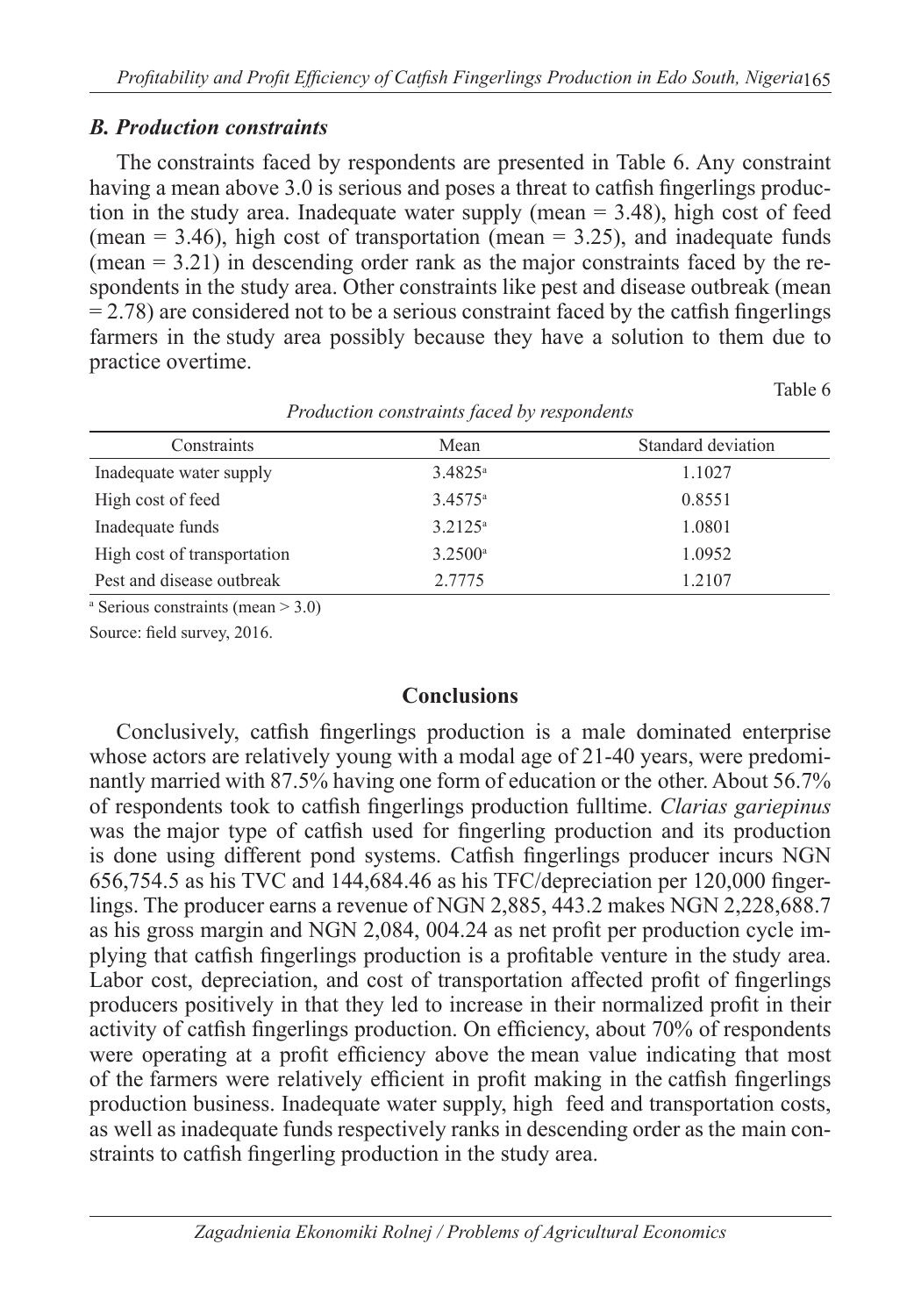Aside the issues affecting profitability and constraints, catfish fingerlings production is relatively profitable in the area, although there is room for improvement by the producers along the profitability frontier. The study therefore recommends that catfish fingerlings producers organize themselves into cooperative groups to enable them pull resources together and even access some credits to put in place a water infrastructure to take care of inadequate water supply, participate in the price fixing process of feeds, partner with some logistics companies to gain some discounts in transportation. It is also recommended that the government, investors, and financial institutions provide some form of credits facilities to catfish fingerlings producers to support and sustain their production and make the venture sustainable in meeting with demands all year round.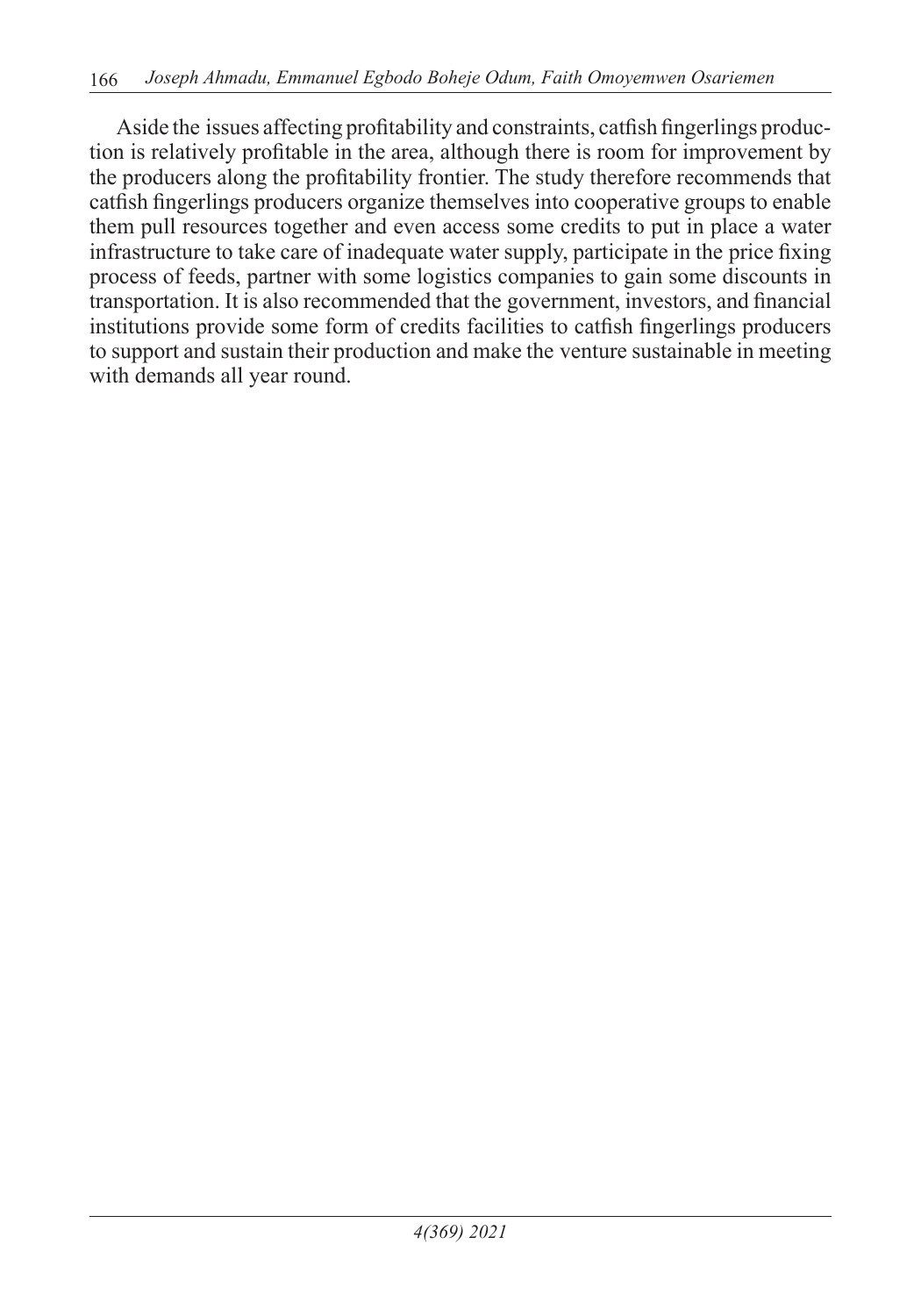#### **References**

- Abayomi, A.J., Adewolu, M.A., Clarke, E.O., Bassey, V.E. (2010). An Assessment of the Use of Ceriodapnia, Decapsulated Egg Yolk and Raw Egg Albumen in the Feeding of Clarias gariepinus Larvae. *World Journal of Fish and Marine Sciences, Vol. 2*(5), pp. 383-388.
- Adelakun, K.M., Amali, R.P., Ogundiwin, D.I., Bakare, K.I. (2015). Assessment of Catfish Farming in Osogbo and Its Environs. *PeerJPrePrints, 3*, pp. 1-14. Retrieved from: https:// doi.org/10.7287/peerj.preprints.1108v1.
- Adeleke, B., Robertson-Andersson, D., Moodley, G., Taylor, S. (2021). Aquaculture in Africa: A Comparative Review of Egypt, Nigeria, and Uganda Vis-À-Vis South Africa. *Reviews in Fisheries Science & Aquaculture, Vol. 29*(2), pp. 167-197. DOI:10.1080/23308249.2020.1795615.
- Ahmadu, J., Emokaro, C.O. (2012). Analysis of Postharvest Losses in the Marketing of Tomato in Benin City, Nigeria. *Benin International Journal of Agricultural Economics and Extension Services, Vol. 2*(1), pp. 60-66.
- Ahmadu, J., Ojogho, O. (2012). Economics of Snail Production in Edo State, Nigeria. *International Journal of Agriculture Sciences, Vol. 4*(5), pp. 233-237.
- Ansa, E.J. (2014). *Challenges and Production Process of Catfish Hatcheries in Niger Delta Region of Nigeria*. Technical report submitted to MADE DAI, Port Harcourt, Nigeria, pp. 1-35.
- Asa, U.A., Obinaju, L.C. (2014). Economics of Catfish Production in Akwa Ibom State, Nigeria. *Global Journal of Management and Business Research, Vol. 14*(3), pp. 23-37.
- Dauda, A., Natrah, I., Karim, M., Kamarudin, M.S., Bichi, A.H. (2018). African Catfish Aquaculture in Malaysia and Nigeria: Status, Trends and Prospects. *Fisheries and Aquaculture Journal, Vol. 9*(1), pp. 1-5.
- Digun-Aweto, O., Oladele, A.H. (2017). Constraints to Adoption of Improved Hatchery Management Practices Among Catfish Farmers in Lagos State. *Journal of Central European Agriculture, Vol. 18*(4), pp. 841-850.
- Ebomwonyi, A., Omorogie, A.O., Noutcha, M.A.E., Abajue, M.C., Okiwelu, S.N. (2019). Further Analyses of Trends in Malaria Diagnoses and Incidence Rates (2014-2018) in Edo State, Nigeria. *International Journal of TROPICAL DISEASE & Health, 39*(4), pp. 1-12.
- Emokaro, C.O., Ekunwe, P.A., Achille, A. (2010). Profitability and Viability of Catfish Farming in Kogi State, Nigeria. *Research Journal of Agriculture and Biological Sciences, Vol. 6*(3), pp. 215-219.
- Erhabor, P.O., Emokaro, C.O. (2007). Relative Technical Efficiency of Cassava Farmers in the Three Agro-Ecological Zones of Edo State, Nigeria. *Journal of Applied Sciences, Vol. 7*(19), pp. 2818-2823.
- FAO (2019). *Fishery and Aquaculture Statistics. Global Aquaculture Production 1950-2017 (FishstatJ)*. FAO Fisheries and Aquaculture Department. Rome: Food and Agriculture Organization of the United Nations. Retrieved from: www.fao.org/fishery/statistics/software/fishstatj/en (access date: 05.04.2021).
- Grema, H.A., Geidam, Y.A., Suleiman, A., Gulani, I.A., Birma, R.B. (2015). Multi-Drug Resistant Bacteria Isolated from Fish and Fish Handlers in Maiduguri, Nigeria. *International Journal of Animal and Veterinary Advances, Vol. 7*(3), pp. 49-54.
- Kaleem, O., Abudou-Fadel, B.S.S. (2020). Overview of Aquaculture Systems in Egypt and Nigeria, Prospects, Potentials, and Constraints. *Aquaculture and Fisheries, Vol. 6*(6), pp. 535-547. Retrieved from: https://doi.org/10.1016/j.aaf.2020.07.017.
- Kudi, T.M., Bako, F.P., Atala, T.K. (2008). Economics of Fish Production in Kaduna State Nigeria. *ARPN Journal of Agricultural and Biological Science, Vol. 3*(5, 6), pp. 17-21.
- NPC (National Population Commission) (2006). Population Census Figure of the Federal Republic of Nigeria, Abuja.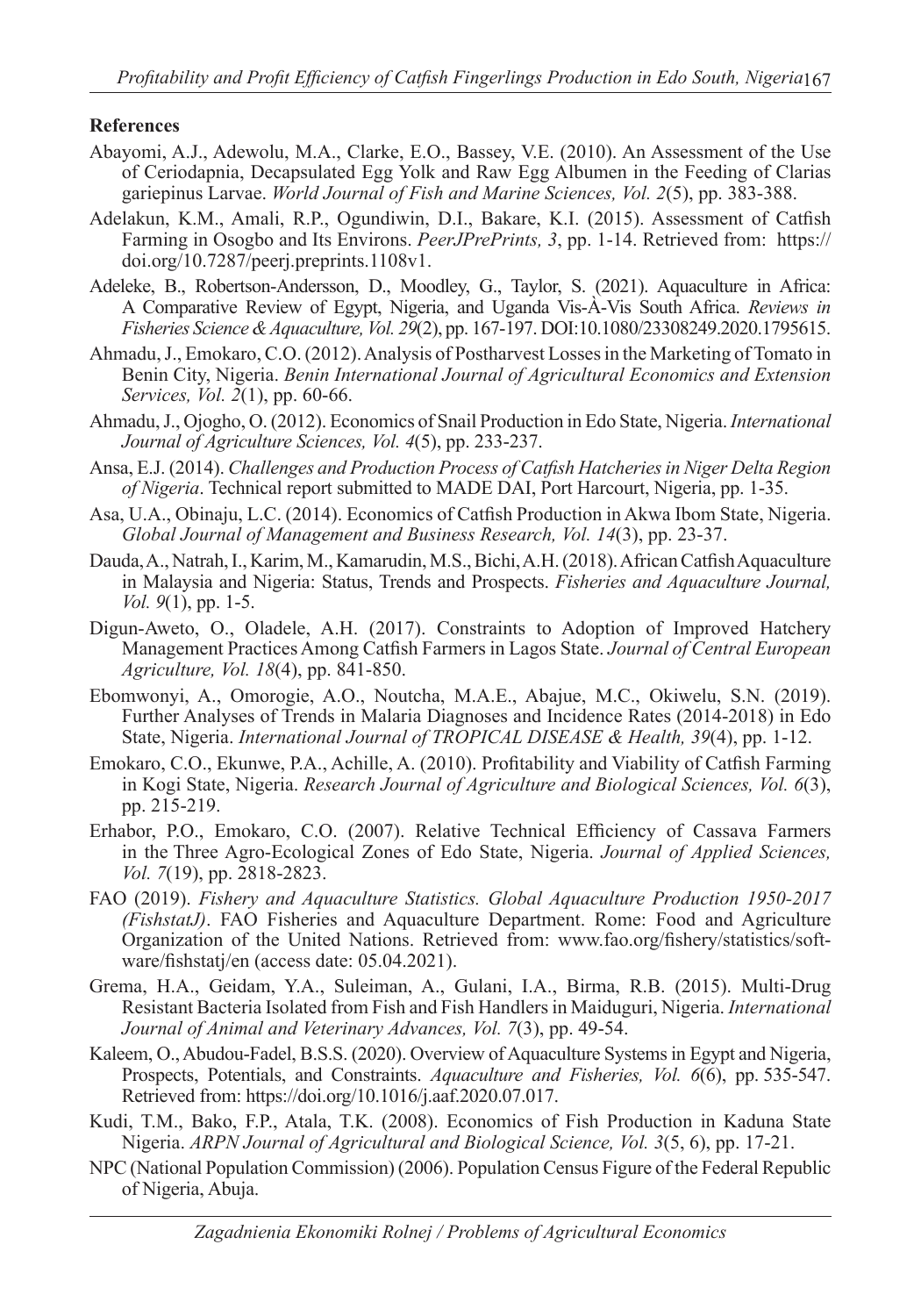- Nwuba, L.A., Aguigwo, J.N. (2002). Studies on the Effects of Different Food Items on the Survival of Hatchlings of Clariasanguillaris. *Journal of Aquatic Science, Vol.17*(2), pp. 121-124.
- Obalola, T.O., Agboola, B.O., Odum, E.B.E. (2017). Profitability and Constraints to Irrigated Onion Production in Wamakko and Kware Local Government Areas, Sokoto State, Nigeria. *Journal of Global Agriculture and Ecology, Vol. 7*(3), pp. 106-110.
- OECD/FAO (2019). *OECD-FAO Agricultural Outlook 2019-2028.* OECD Publishing, Paris/Food and Agriculture Organization of the United Nations, Rome. doi: https://doi. org/10.1787/agr\_outlook-2019-en.
- Oladipupo, A.M., Egbenayabuwa, O.F., Sede, C. (2014). Effect of T&V Innovation on Income and Farmers Performance in Edo State, Nigeria. *American Journal of Agriculture and Forestry, Vol. 2*(4), pp. 159-167.
- Olagunju, O. (2020). *Economic Assessment of Catfish Farming in Nigeria: A Case Study of the Federal Capital Territory.* United Nations University Fisheries Training Programme, Iceland. Final project. Retrieved from: https://www.grocentre.is/static/gro/publication/704/document/Olanrewaju 19prf.pdf (access date: 05.04.2021).
- Olajide, O.O., Omonona, B.T. (2019). Productivity of Catfish Production in Osun State, Nigeria. *International Journal of Agricultural Research, Sustainability, and Food Sufficiency (IJARSFS), Vol. 6*(4), pp. 409-420.
- Olanrewaju, A.N., Kareem, O.K. Ajani, E.K. (2016). Comparative Study of Growth Performance and Survival of African Catfish (Clarias gariepinus, Burchell 1822) Fry in Indoor and Outdoor Concrete and Hapa Culture System. *Journal of Fisheries Sciences, Vol. 10*(1), pp. 27-30.
- Oluwatayo, B.I., Adedeji, T.A. (2019). Comparative Analysis of Technical Efficiency of Catfish Farms Using Different Technologies in Lagos State, Nigeria: A Data Envelopment Analysis (DEA) Approach. *Agriculture & Food Security, Vol. 8*(8), pp. 1-9.
- Omotesho, O.A., Falola, A., Muhammad-Lawal, A., Oyeyemi, A. (2012). Comparative Analysis of the Performances of Adopters and Non-Adopters of Yam Minisett Technology in Kwara State, Nigeria. *International Journal of Agriculture and Rural Development, Vol. 15*(3), pp. 1335-1341.
- Osawaru, M.E. and Daniel-Ogbe, F. M. (2012). Crop Diversity and Utilization Pattern in Home Garden from Southern Edo State, Nigeria. *Sciencia Africana, Vol. 13*(1), pp. 23-39.
- PIND (2017). *Fish Feed Value Chain Analysis in the Niger Delta.* Warri: Foundation for Partnership Initiatives in the Niger Delta.
- Pouomogne, V. (2008). Capture-Based Aquaculture of Clarias Catfish: Case Study of the Santchou Fishers in Western Cameroon. In: A. Lovatelli, P.F. Holthus (eds.), *Capture-Based Aquaculture. Global Overview.* FAO Fisheries Technical Paper, No. 508, pp. 93-108.
- Sudarto, H. (2007). *Systematic Revision and Phylogenetic Relationships among Populations of Clariid Species in Southeast Asia*. Thesis. University of Indonesia.
- Tsue P.T., Lawal, W.L., Ayuba, V.O. (2012). Profit Efficiency among Catfish Farmers in Benue State, Nigeria. *African Journal of Food, Agriculture, Nutrition and Development (AFJAND), Vol. 12*(6), pp. 6759-6775.
- Ugwumba, C.O.A., Chukwuji, C.O. (2010). The Economics of Catfish Production in Anambra State, Nigeria: A Profit Function Approach. *Journal of Agriculture and Social Sciences*, Vol. 6, pp. 105-109.
- Ume, S.I., Ebeniro, L.A., Azuine, U.A., Uche, F.O. (2021). Profit Function Analysis of Aquaculture Farmers from Selected States in South East, Nigeria Using Cobb-Douglas Stochastic Production Frontier Function. *International Journal of Research and Review, Vol. 8*(2), pp. 464-481.
- Zeynep, T. (2009). *The Effect of Labor on Profitability: The Role of Quality.* Working Paper 09-040, pp. 1-33, Harvard Business School, Boston, MA 02163.